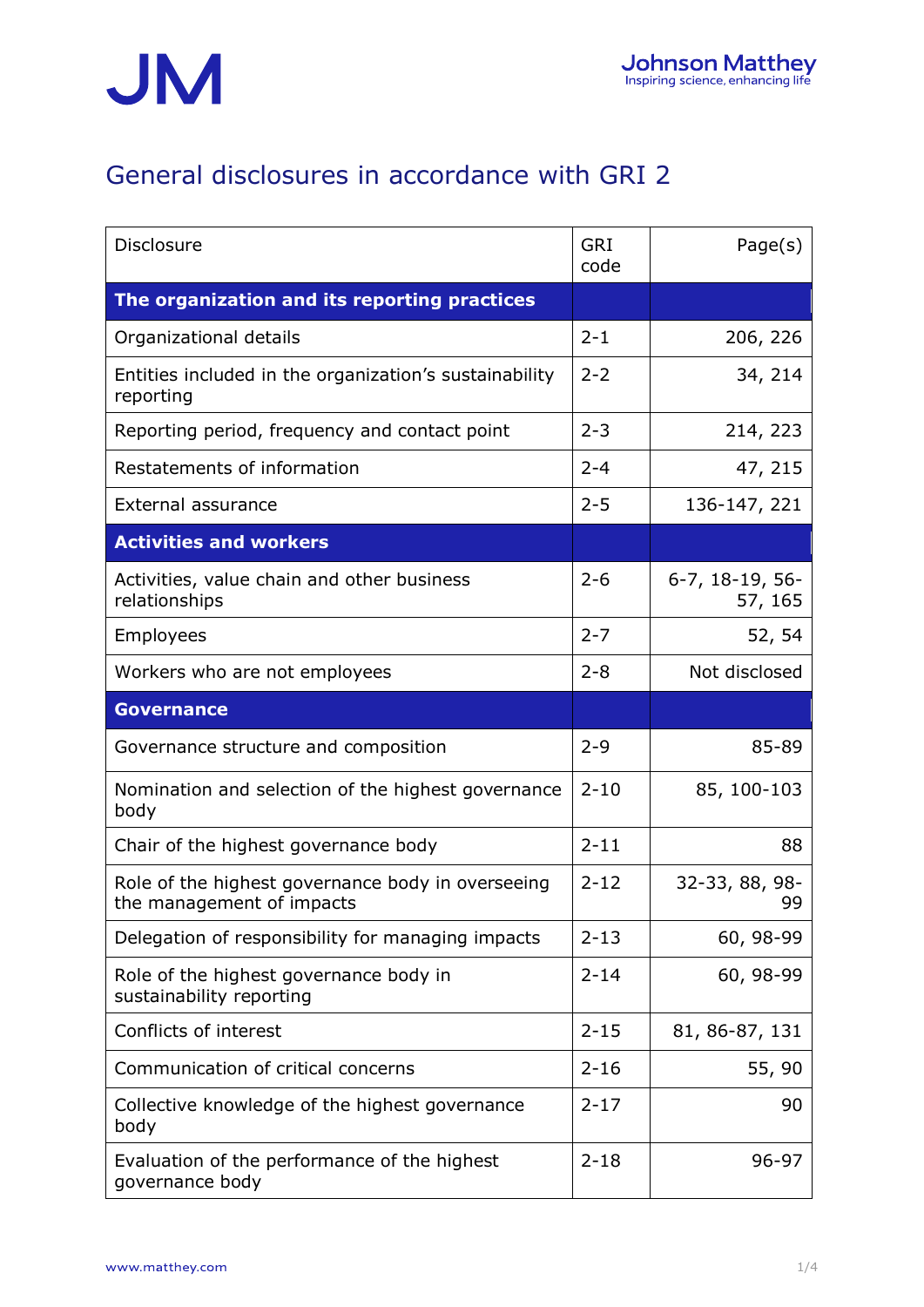## **JM**

| Remuneration policies                              | $2 - 19$ | 115-130       |
|----------------------------------------------------|----------|---------------|
| Process to determine remuneration                  | $2 - 20$ | 111, 118-120  |
| Annual total compensation ratio                    | $2 - 21$ | 129           |
| <b>Strategy, policies and practices</b>            |          |               |
| Statement on sustainable development strategy      | $2 - 22$ | 8             |
| Policy commitments                                 | $2 - 23$ | 55-58, 81-82  |
| Embedding policy commitments                       | $2 - 24$ | 57            |
| Processes to remediate negative impacts            | $2 - 25$ | 55-56, 75, 78 |
| Mechanisms for seeking advice and raising concerns | $2 - 26$ | 55-56         |
| Compliance with laws and regulations               | $2 - 27$ | 41            |
| Membership associations                            | $2 - 28$ | 33, 51        |
| <b>Stakeholder engagement</b>                      |          |               |
| Approach to stakeholder engagement                 | $2 - 29$ | $32 - 33$     |
| Collective bargaining agreements                   | $2 - 30$ | 53            |

## Specific GRI Disclosures for Johnson Matthey's material topics

| <b>Disclosure</b>                      | GRI code                          | Page(s)             |
|----------------------------------------|-----------------------------------|---------------------|
| <b>Sustainability leadership</b>       |                                   |                     |
| <b>Material Topics 2021</b>            | $3-1$ ; $3-2$ ; $3-3$             | website, 35         |
| General disclosures 2021               | $2-13, 2-22$                      | 8,60                |
| <b>Financial Sustainability</b>        |                                   |                     |
| <b>Material Topics 2021</b>            | $3 - 3$                           | 31-33, 105-110      |
| Economic performance 2016              | $201 - 3$                         | 183-194             |
| <b>Health and Safety</b>               |                                   |                     |
| <b>Material Topics 2021</b>            | $3 - 3$                           | 35, 49-52, 215, 219 |
| Occupational Health and Safety<br>2018 | $403-4$ ; $403-9$ ;<br>$403 - 10$ | 49-52               |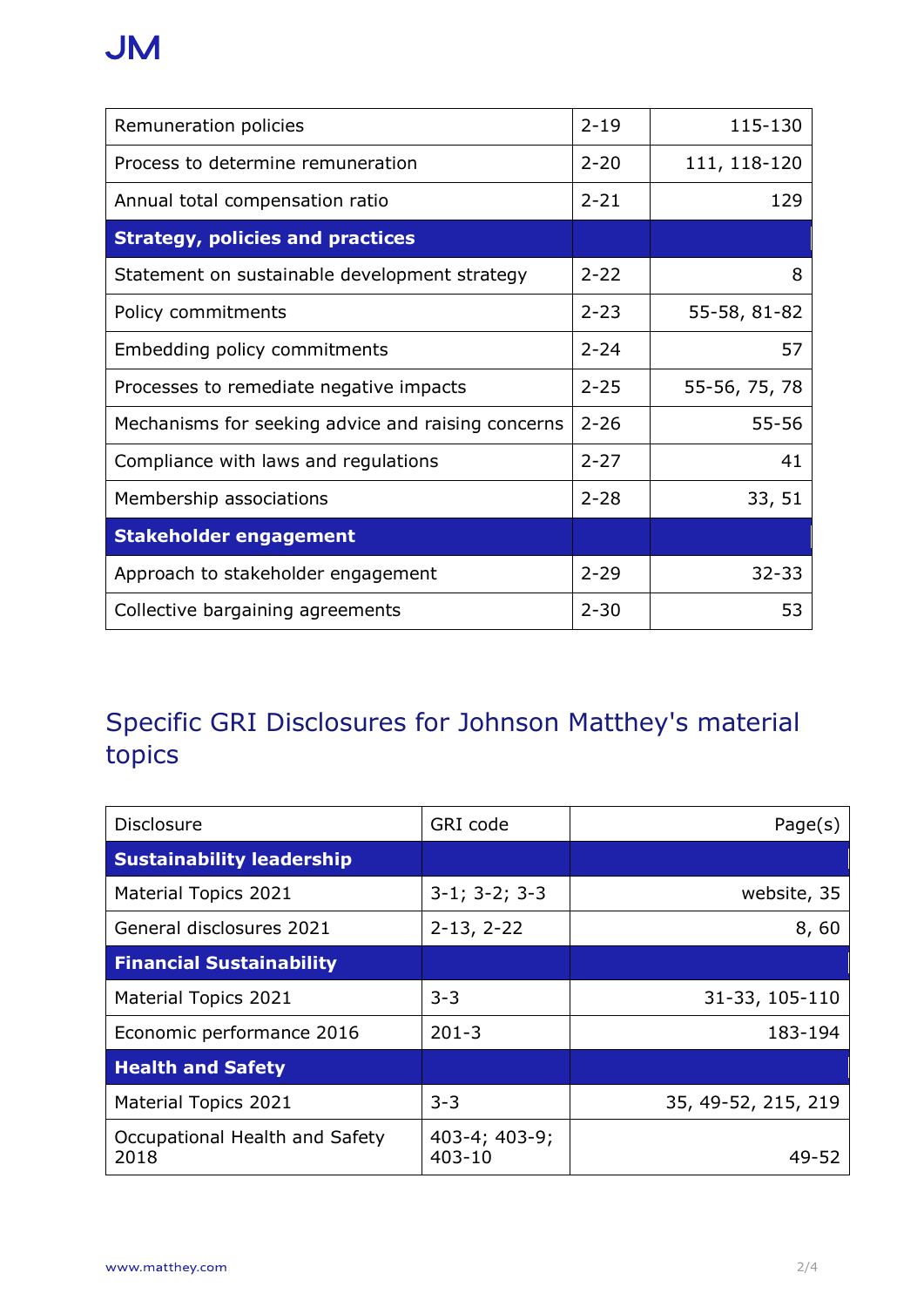## **JM**

| <b>Greenhouse Gas Emissions</b>                           |                                      |                             |
|-----------------------------------------------------------|--------------------------------------|-----------------------------|
| Material Topics 2021                                      | $3 - 3$                              | 31, 35, 41-45, 216-217, 221 |
| Energy 2016                                               | $302 - 1$ ; $302 - 2$ ;<br>$302 - 4$ | 41-45, 216-217              |
| Emissions 2016                                            | $305-1$ ; $305-2$ ;<br>305-3; 305-4  | 43, 216-217                 |
| <b>Air Quality</b>                                        |                                      |                             |
| Material Topics 2021                                      | $3 - 3$                              | 35, 47, 216-217, 221        |
| Emissions 2016                                            | $305 - 7$                            | 43, 216-217                 |
| <b>Climate Change Risk</b>                                |                                      |                             |
| <b>Material Topics 2021</b>                               | $3 - 3$                              | 41-45, 62-68, 143, 221      |
| Economic performance 2016                                 | $201 - 2$                            | 183-194                     |
| <b>Modern Slavery and Child</b><br><b>Labour</b>          |                                      |                             |
| Material Topics 2021                                      | $3 - 3$                              | $56 - 58$                   |
| Child Labour 2016                                         | $408 - 1$                            | $57 - 58$                   |
| Forced or Compulsory Labour<br>2016                       | $409 - 1$                            | $57 - 58$                   |
| <b>Products lifecycle</b><br>management                   |                                      |                             |
| <b>Material Topics 2021</b>                               | $3 - 3$                              | 40, 47-48, 75, 217, 219     |
| Customer Health and Safety 2016                           | 416-1; 416-2                         | $47 - 48$                   |
| Marketing and Labelling 2016                              | 417-1; 417-2                         | 48                          |
| <b>Waste 2020</b>                                         | $306-3$ ; $306-4$ ;<br>$306 - 5$     | 46                          |
| <b>Water Use</b>                                          |                                      |                             |
| Material Topics 2021                                      | $3 - 3$                              | 45-46, 219, 221             |
| Water and Effluents 2018                                  | $303-3; 303-4;$<br>$303 - 5$         | 45-46                       |
| <b>Ethical Business Practice and</b><br><b>Compliance</b> |                                      |                             |
| Material Topics 2021                                      | $3 - 3$                              | $55 - 56$                   |
| Anti-corruption 2016                                      | $205-1$ ; 205-2;<br>$205 - 3$        | 55                          |
| Anti-competitive behaviour 2016                           | $206 - 1$                            | Not disclosed               |